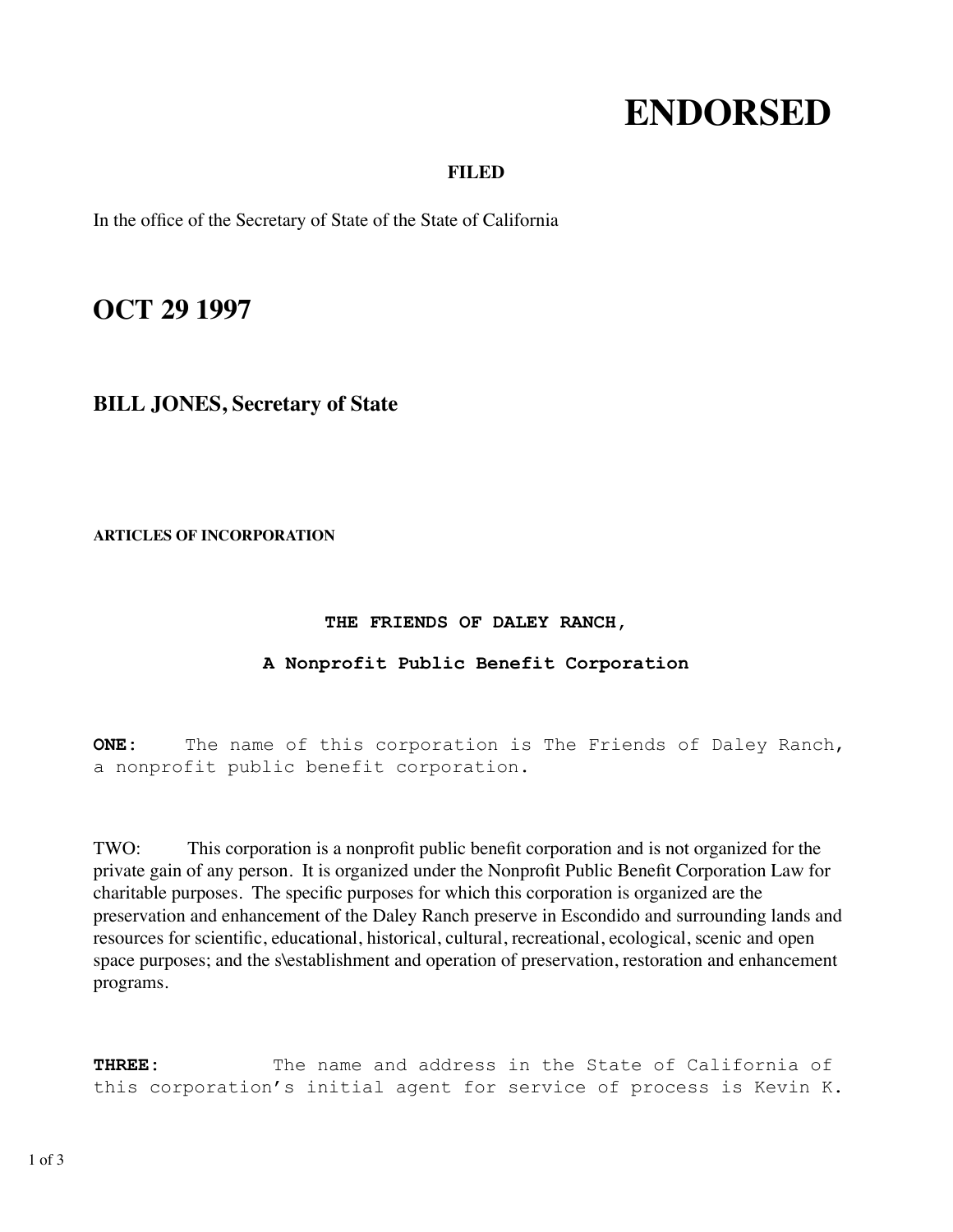Johnson, Esq., 550 West "C" Street, Suite1150, San Diego, CA 92101.

**FOUR:** (a) This corporation is organized and operated exclusively for charitable and educational purposes within the meaning of Section 501(c)(3) of the Internal Revenue Code.

(b) Notwithstanding any other provision of these Articles, the corporation shall not carry on any other activities not permitted to be carried on (1) by a corporation exempt from federal income tax under Section 501(c)(3) of the Internal Revenue Code or (2) by a corporation contributions to which are deductible under Section 170(c)(2) of the Internal Revenue Code.

(c) No substantial part of the activities of this corporation shall consist of carrying on propaganda, or otherwise attempting to influence legislation, and the corporation shall not participate or intervene in any political campaign (including the publishing or distribution of statements) on behalf, or in opposition to, any candidate for public office.

FIVE: The names and addresses of the persons appointed to act as the initial Directors of this corporation are

Name Address

Michael A. Everett

Tenaya Becker

Norman A. Syler

Richard A. Mercurio